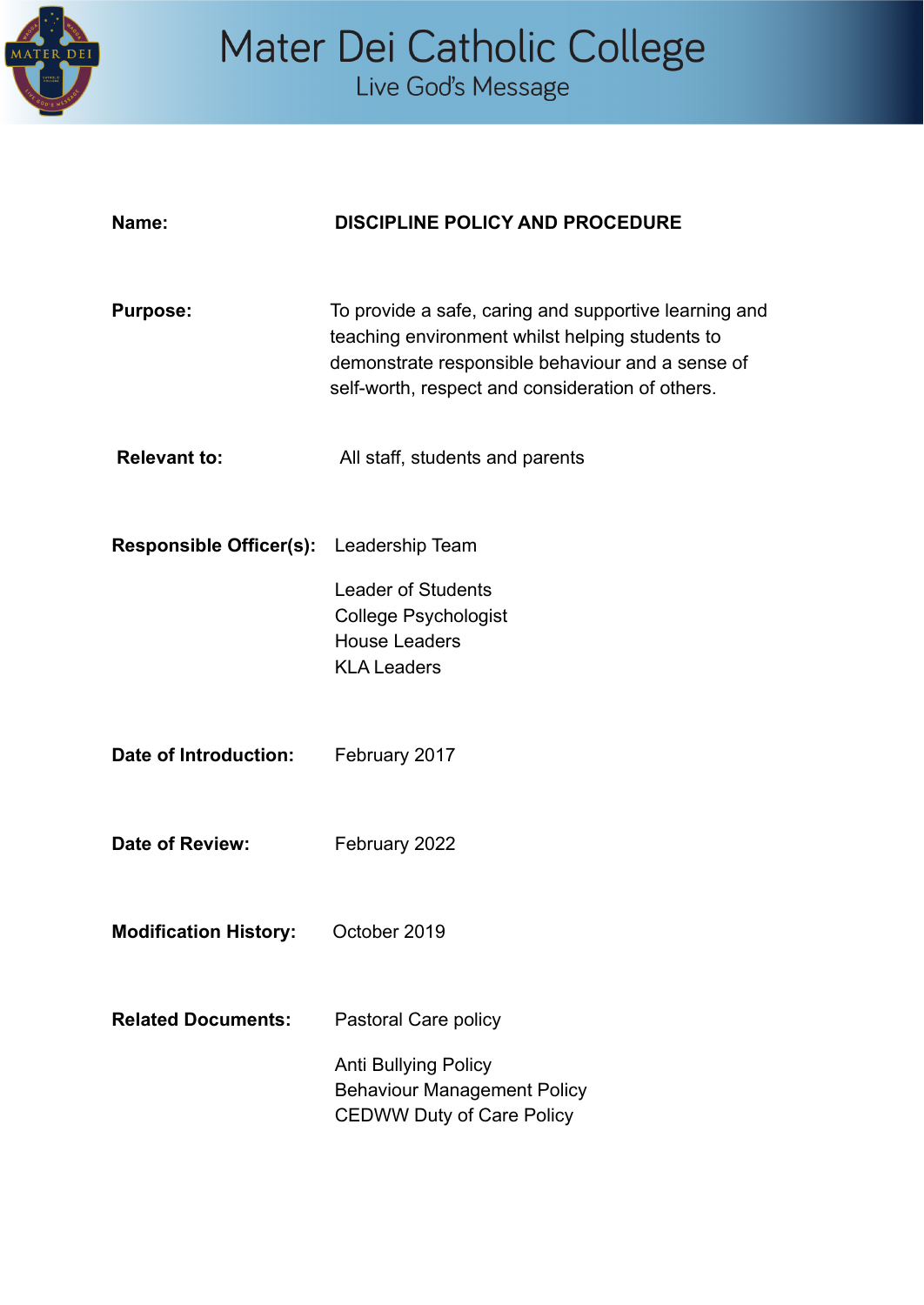

#### **Vision**

In keeping with the vision statement of the Diocese of Wagga Wagga, Mater Dei Catholic College strives to be a nurturing community which;

- Is founded in Catholic faith, justice and love
- Is inclusive
- Is learner centred
- Seeks excellence and wisdom

#### **Mission**

*"The person of each individual human being, in her or his material and spiritual needs, is at the* heart of Christ's teaching; this is why the promotion of the human person is the goal of the Catholic *School."* JP11 (#9)

#### **As nurturers we are called to;**

- Care for each individual, affirming their dignity and uniqueness
- Foster the right relationships with God, creation, self and others
- Provide particular attention to those most in need
- Build a welcoming, safe and supportive school environment

*"The Catholic School fosters a particular climate where students, teachers, parents, clergy, non-teaching staff and the wider community feel welcomed and valued."* (Barry Dwyer)

#### **We are entrusted to;**

- Nourish our spiritual life and ministry
- Connect with the Parish, Diocesan and wider community
- Strengthen relationships and communicate between members of the education community
- Make present the spirit of Nano Nagle, Edmund Rice and Mary, Mother of God

*"...knowledge set in the context of faith becomes wisdom and life vision."* JP11 (#14)

#### **As faithful we are called to;**

- Strive for an understanding of ourselves and others as dignified and loved by God
- Value the unique contributions made by each person
- Practice justice through tolerance, empathy and service
- Pray, celebrate and evangelise with a Catholic perspective
- Build hope in a faith filled future

*"...all human values find their fulfillment and unity in Christ." JP11 (#3)*

*"...there is no separation between time for learning and time for formation, between acquiring notions and growing in wisdom."* JP11 (#14)

#### **As learners we are encouraged to;**

- Develop the values, knowledge and skills necessary to undertake lifelong personal, spiritual and intellectual growth
- Strive for excellence through programs which cater to the needs, interests and abilities of the individual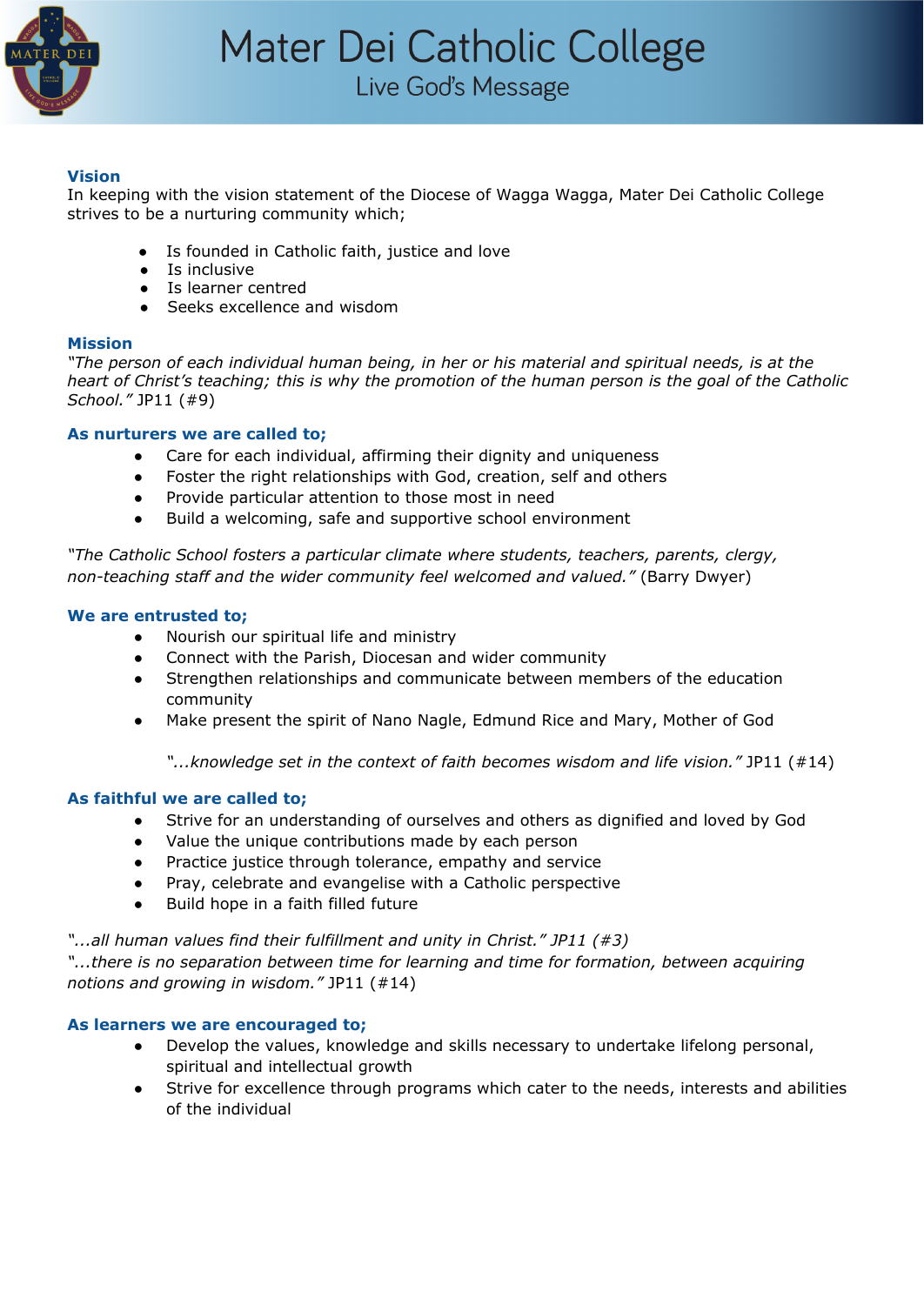

# Live God's Message

# **Rationale**

Controls which schools impose on student behaviour have two purposes. They allow the school to function effectively and they assist students to develop self-discipline from which it is hoped they will benefit when they leave the school situation.

Catholic Schools in the Diocese of Wagga Wagga are committed to providing *a safe, secure and stimulating environment conducive to learning.* ' This is characterised by fairness, mutual trust, respect and reconciliation.

A safe and supportive learning environment is developed when all members of the College community promote open communication, tolerance and positive relationships and embrace responsive, just and transparent processes. This is in line with CEDWW Vision and Mission statement of *'ensuring fairness and justice within appropriate discipline structures.'*

# **Definitions**

Behaviour which is not acceptable at Mater Dei Catholic College includes, but is not limited to behaviour which:

- constitutes refusal to participate in the education program;
- constitutes disobedience of instructions which regulate the conduct of students;
- is likely to impede significantly the learning of the other students at Kildare;
- is likely to be detrimental to the health, safety or welfare of the staff or other students of Mater Dei;
- is illegal:
- causes or is likely to cause damage; or
- is likely to bring the College into disrepute.

Detention is any relatively short period when a student is detained at school, or in a particular class, in student's "non-class" time (recess, lunchtime, recreation time, after school); or excluded from normal classes, or from a particular class, pending negotiated conditions for re-entry (time-out at the Referral Room).

# **Suspension, expulsion and exclusion of students**

- Suspension is the temporary, full-time or part-time withdrawal of a student's right to attend school for a period of two weeks or less, on the authority of the Principal. This includes in-school and out-of-school suspension.
- Exclusion is the temporary full-time or part-time withdrawal of a student's right to attend school for a period of greater than two weeks.
- Expulsion is the permanent removal of a student from the College.

Mater Dei Catholic College has adopted and follows the CEDWW ['Suspension,](https://www.mdccww.catholic.edu.au/sites/default/files/_CEWDWW%20-%20Suspension%2C%20Exclusion%20and%20Expulsion%20Policy.pdf) Exclusion and Expulsion Policy and [Procedures](https://www.mdccww.catholic.edu.au/sites/default/files/_CEWDWW%20-%20Suspension%2C%20Exclusion%20and%20Expulsion%20Policy.pdf)' on the school's registration site.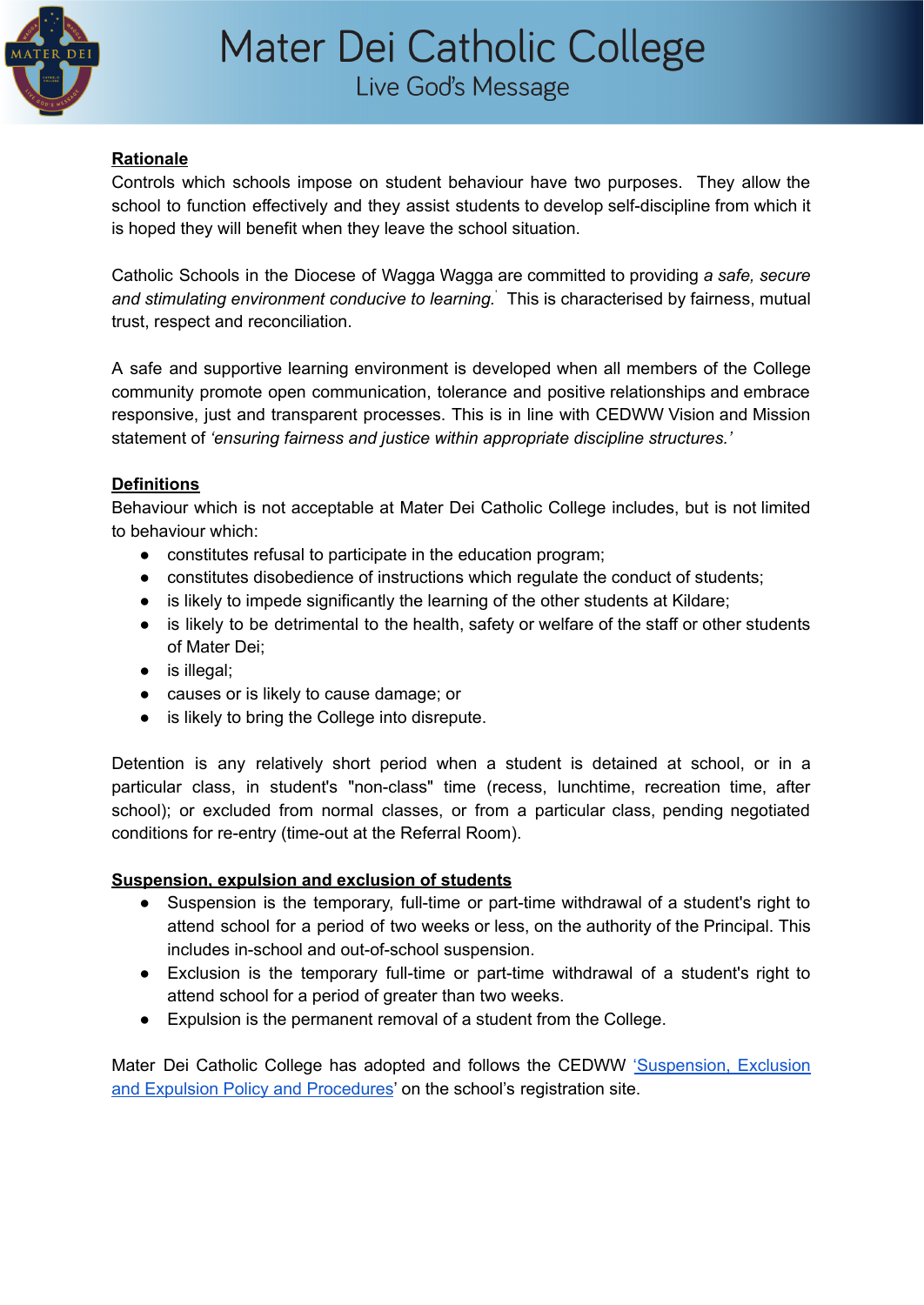

Live God's Message

**Corporal punishment will not be used at Mater Dei Catholic College. Corporal punishment is not condoned by the school in out of school hours.**

**Mater Dei Catholic College does not explicitly or implicitly sanction the use of corporal punishment by non-school persons, including parents, to enforce discipline at school.**

# **Implementation**

Where the Principal becomes aware of persistent breaches of Mater Dei's behaviour code by a student to the extent that the reputation of the College or the welfare of staff or other students is jeopardised, it is appropriate for the College to intervene with a disciplinary measure commensurate with the offence.

The Principal has the authority to recommend to the Director of Schools exclusion or expulsion of a student. Suspensions, when utilised are to be notified to the appropriate CEDWW personnel. As well as sanctions, illegal behaviour will be reported to the police.

Decisions regarding suspension, exclusion and expulsion are upheld if the CEDWW procedures are followed.

Communication to the student's parents or carer should:

- state the facts and details of the suspension/exclusion, including the dates;
- indicate the process that is being followed and the review processes that are available;
- Outline the responsibility of parents for students who are under suspension/exclusion; and
- request a parental conference at the College. A parental conference is a normal part of the procedure for suspension/exclusion and re-admission, or expulsion and that it is expected that parents will attend.

In addition to the use of these sanctions, staff need to consider their overall curriculum offering and their approach to students. Each of these sanctions cause a discontinuity in a student's education. They can exacerbate a cycle of academic failure, followed by unacceptable behaviour as a reaction to the failure. The Principal also should be aware of the logistical, social and financial hardship that any of these sanctions can cause to some families.

If a student is of post-compulsory school age and living away from home and without the care of a parent/carer, interviews should take place between the Principal or his/her delegate and the student. The student should be expected to accept responsibility for his or her behaviour and its consequences. The Principal should be mindful of the vulnerability and possible educational disadvantage resulting from some sanctions.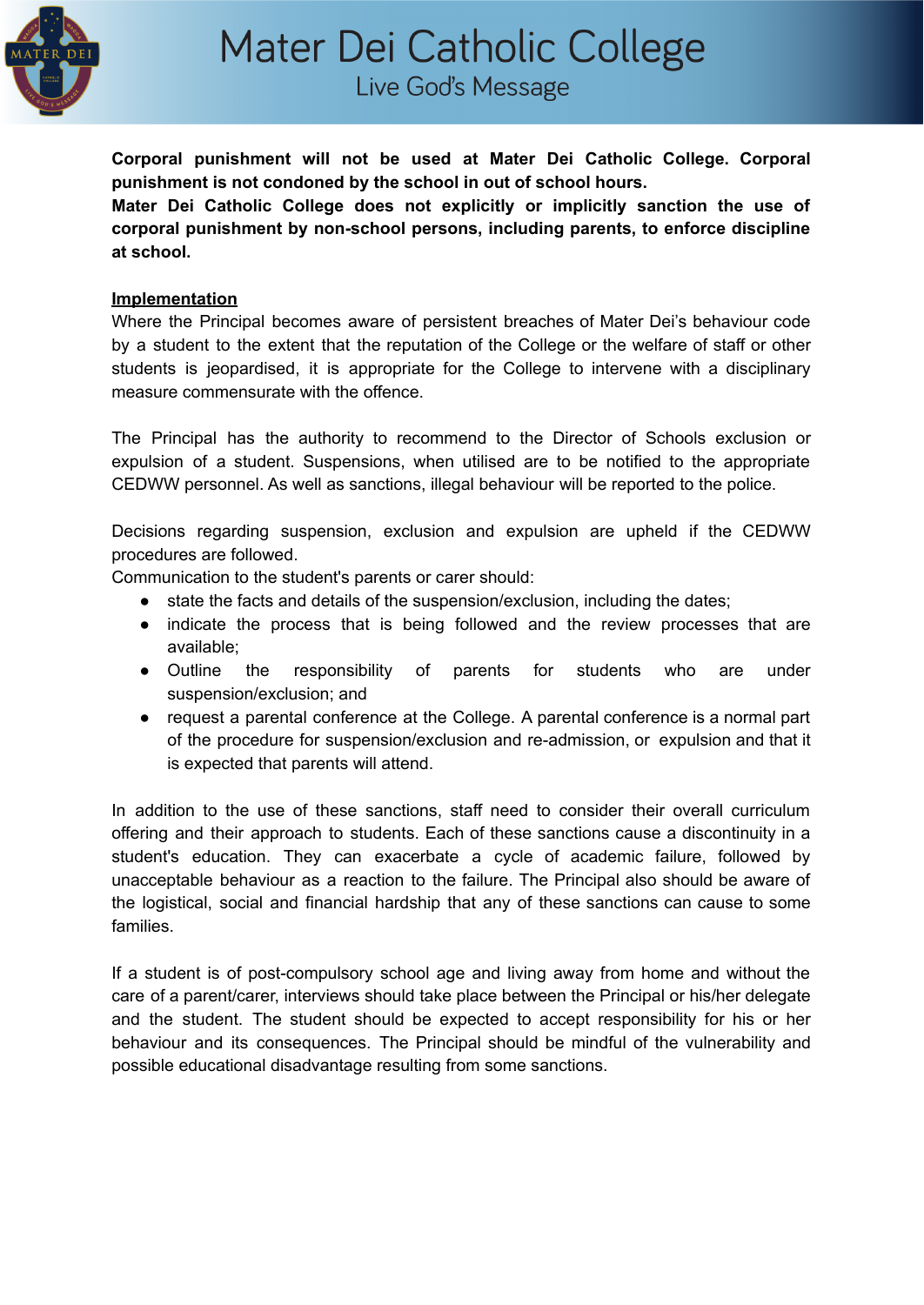

Live God's Message

# **1. Detention is intended to:**

- provide an immediate consequence for inappropriate, irresponsible behaviour;
- reinforce the position that participation in class depends upon behaving appropriately; and
- provide an opportunity for a student to work out a solution to his or her behavioural problem without monopolising lesson time or interfering with others.
- The student should be readily observable and supervised, with appropriate work to complete.

# **2. Suspension/Exclusion**

The purpose of suspension or exclusion is to:

- signal that the student's behaviour is not acceptable and cannot be managed within the College community without further consultation with parents/carers and drawing on CEDWW resources;
- allow an extended 'time-out' period for the student, as well as time for the College to muster resources and set in motion a plan for rehabilitation;
- establish a negotiated process for the student's re-entry to the College, based on the student's achieving some explicit goals related to improved behaviour;
- ensure that the student's parents are aware of the seriousness of the student's unacceptable behaviour and are involved in the process of negotiation for re-entry; and
- protect the right of teachers and staff to work in a safe and professional environment and the right of other students to learn without being unduly disrupted or put at risk.

Suspension/exclusion allows students time to:

- reflect on his/her behaviour;
- acknowledge and accept responsibility for the behaviours, which led to the suspension; and
- accept responsibility for changing their behaviour to meet the College's expectations in the future.

It also allows time for staff to plan appropriate structured support for the student to assist with successful re-entry. Both parties for re-entry need to make commitments.

It is most effective when parent(s)/carer(s) accept and act upon their responsibility to take an active role, in partnership with the College, to modify the inappropriate behaviour of the student. Staff of Mater Dei and/or the Catholic Education Office (CEDWW) will work with parent(s)/carer(s) with the aim of assisting a suspended/excluded student to rejoin the appropriate learning program as quickly as possible.

It is recommended that appropriate work be provided for the student.

Parents/carers have responsibility for their children while they are under suspension/exclusion. Parents need to know that their child may not attend school and that they have a responsibility to provide appropriate supervision.